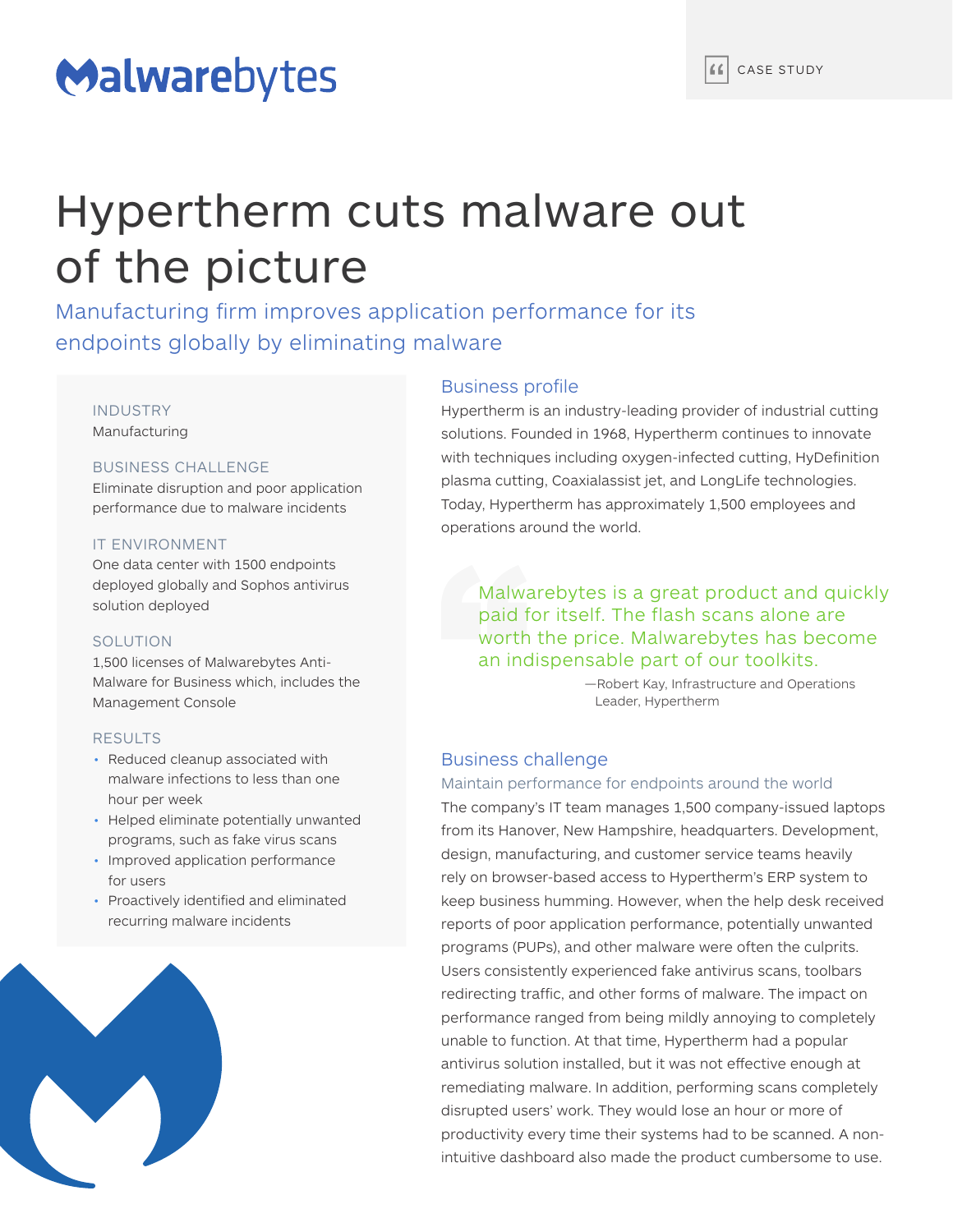"We needed a better solution for malware," said Robert Kay, Infrastructure and Operations Leader for Hypertherm. "The new solution had to be able to remove malware without manual intervention or follow-up work. And we wanted a product that is updated frequently. We found it with Malwarebytes Anti-Malware for Business and the Management Console."

# The solution

#### Malwarebytes Anti-Malware and Management Console

Malwarebytes Anti-Malware for Business protects against zero-hour malware that most other solutions miss. It detects malware on demand when a scan is activated and provides advanced malware removal. Together with the Malwarebytes Management Console, Kay can push installations to all clients on the network, as well as manage endpoints remotely with full visibility.

#### Significantly reduced incidents

"When we first deployed Malwarebytes, we found malware everywhere," said Mr. Kay. "About 25 percent of the company's endpoints were infected. That's why we were spending about six hours per week cleaning computers. Now, we might see a handful of infections and we spend less than an hour per week remediating systems."

Hypertherm also replaced its previous antivirus solution with Sophos, with Malwarebytes providing an extra layer of malware protection. If Sophos isn't able to remove a piece of malware, Malwarebytes handles it. Kay says that the two solutions work extremely well together.

#### Maintaining system performance

"The flash scan feature of Malwarebytes is just awesome," said Mr. Kay. "We set a flash scan for every day at lunchtime. It only takes two-and-a-half minutes and is practically invisible to users."

If something shows up on the flash scan, the IT team can then perform a complete scan and remove infections. Meanwhile, systems stay tuned and relatively malware-free.

"Malwarebytes has significantly improved application performance for our users," said Mr. Kay. "We've had far fewer complaints."

#### Central control simplifies everything

The ability to schedule and execute scans remotely has been a boon to the team. It is especially valuable for endpoints located outside the United States. For example, in China, the time difference required IT to ask users to leave their machines on overnight so that they could run scans when the systems weren't being used. It was a hassle to have to ask users each time, and many users would forget. If the machine was offline, it couldn't be scanned and the IT team would have to follow up individually with users or possibly interrupt their work with a long scan.

"Now we schedule and perform scans on those systems anytime without impact to the user," said Mr. Kay. "With a right click, we can clean the system. If the system is offline, Malwarebytes simply performs the scan or cleanup when the system logs in again. The user doesn't have to do anything."

#### Visibility improves effectiveness

Kay loves the reporting and trend analysis features of the Malwarebytes Management Console. At Hypertherm, users are responsible for administering their systems. Previously, it was almost impossible to identify endpoints that were infected more often than others or pinpoint causes of anomalies.

"With Malwarebytes, we gained visibility into certain systems or groups of users that seemed to become infected more frequently," said Mr. Kay. "For example, we noticed a trend that every Thursday, malware spiked on the computers associated with manufacturing employees. We were able to trace the source to a trusted industry newsletter that is relevant to our business. Malwarebytes enabled us to identify and remediate the problem."